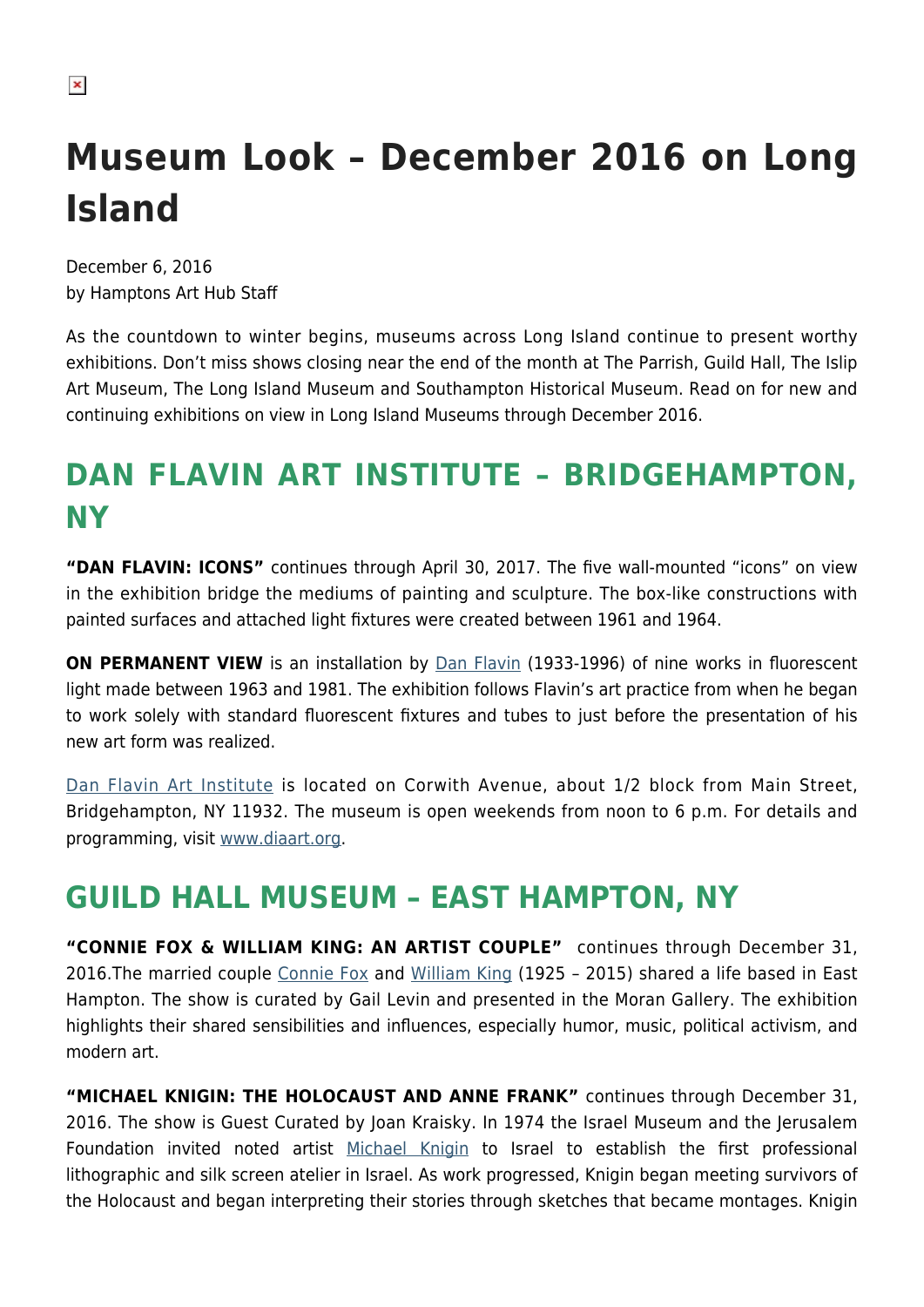was then granted full access to the museum's Holocaust archives, the contents of which further laid the foundations for his work. This process, along with visits to Anne Frank's attic in Amsterdam, led him to the creation of over 150 Holocaust works.

> $\pmb{\times}$ "Top Hit" by Michael Knigin, 2000. Archival print on paper, 20 x 26 inches. Courtesy of Guild Hall.

.

.

**"WILLIAM S. HEPPENHEIMER"** continues through December 31, 2016. William S. Heppenheimer's kaleidoscopic works play with our notions of abstraction and representation. His process involves pouring acrylic painting into ice trays and swirling it, creating a marbleized effect. The dried paint is then cut and arranged into geometric forms. Heppenheimer was the Top Honors recipient of the Guild Hall Museum 76th Annual Artist Members Exhibition in 2014, an award selected by Robert Storr, Dean of the Yale School of Art.

**RELATED:** "[New Shows Open at The Parrish and Guild Hall this October](https://hamptonsarthub.com/2016/10/18/exhibitions-new-shows-open-at-the-parrish-and-guild-hall-this-october/)" published October 18, 2016.

[Guild Hall](https://hamptonsarthub.com/museum-guide/guild-hall/) is located at 158 Main Street, East Hampton, NY 11937. [www.guildhall.org](http://www.guildhall.org/).

### **HECKSCHER MUSEUM OF ART – HUNTINGTON, NY**

**"MORT KUNSTLER: THE NEW NATION"** opens December 10, 2016 and continues through April 2, 2017. This exhibition features [Mort Künstler'](https://www.mortkunstler.com/)s most recent paintings that depict the story of our country's birth from settlement through the Revolutionary War and the inauguration of George Washington.

**"NORMAN ROCKWELL AND FRIENDS: AMERICAN ILLUSTRATIONS FROM THE MORT KUNSTLER COLLECTION"** opens December 10, 2016 and continues through March 5, 2017. The exhibition features works by masters from the Golden Age of American Illustration. Artists on view include Edwin Austin Abbey, Howard Chandler Christy, Dean Cornwell, Charles Dana Gibson, Winslow Homer, J.C. Leyendecker, Maxfield Parrish, Howard Pyle, Norman Rockwell, and N.C. Wyeth, among others.

The Heckscher Museum of Art is located at 2 Prime Avenue, Huntington, NY 11743.[www.heckscher.org.](http://www.heckscher.org/)

### **HOFSTRA UNIVERSITY MUSEUM – HEMPSTEAD, NY**

**"OVER THE RIVER: TRANSFORMING LONG ISLAND"** continues through December 16, 2016. The exhibition explores the transformation of Long Island over the decades brought about by the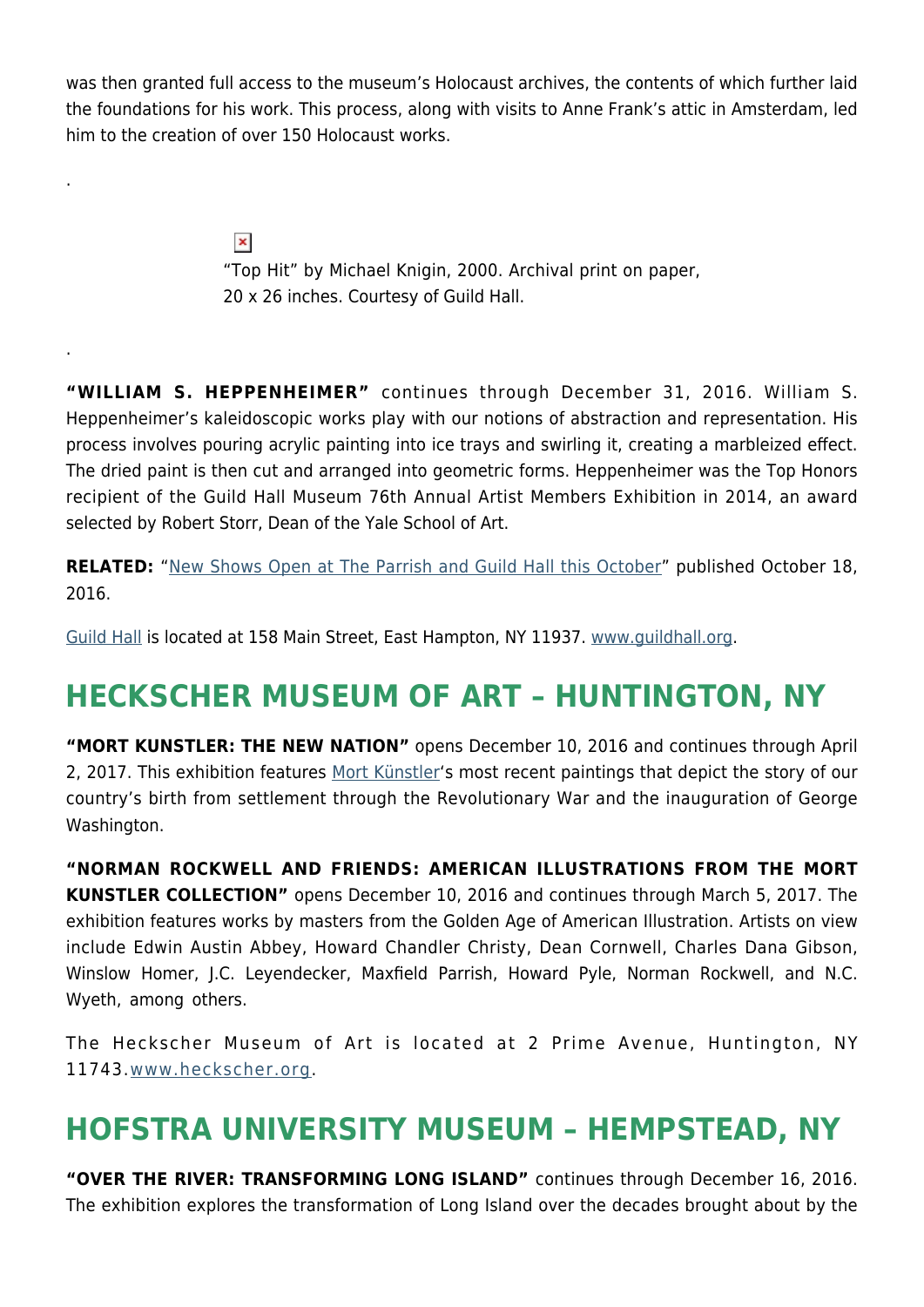construction of bridges, tunnels and roadways that provide routes to New York City. The show features works from the collection as well as works on loan.

**"POLITICAL SLANT II: EDITORIAL CARTOONS"** continues through March 12, 2017. This exhibition features works by caricaturist and cartoonist [Thomas Nast](https://en.wikipedia.org/wiki/Thomas_Nast) for historical context along with works by award-winning editorial cartoonists [Matt Davies,](http://www.gocomics.com/mattdavies) [Walt Handelsman](http://www.walthandelsman.com/), [Mike Keefe](http://www.intoon.com/), [Steve](http://www.gocomics.com/stevekelley) [Kelley](http://www.gocomics.com/stevekelley), and [Signe Wilkinson](http://www.gocomics.com/signewilkinson) that offer commentary on our current national election process, candidates, and key issues.

The Hofstra University Museum is located at 112 Hofstra University, Hempstead, NY 11549.

The Emily Lowe Gallery is located at Emily Lowe Hall on the South Campus. The David Filderman Gallery is located on the ninth floor of the Joan and Donald E. Axinn Library on the South Campus.[www.hofstra.edu](http://www.hofstra.edu/).

#### **ISLIP ART MUSEUM – EAST ISLIP, NY**

**"THE NEW CLASSICS OF CONTEMPORARY GLASS"** continues through December 23, 2016. The exhibition is curated By Rachel Rader & Ben Wright of Urban Glass. Artists on view working with glass include Megan Biddle, Christopher Duffy, John Drury, Beccy Feather Elias Hansen, Eve Andree Laramee, Nate Ricciuto, Esther Ruiz.

**"FROM THE YARD: AN INDEPENDENT RESIDENCY – NEW WORKS BY NICOLE MARANDOLA"** continues through December 23, 2016. The exhibition is curated by Beth Giacummo.

The Islip Art Museum is located at 50 Irish Lane, East Islip, NY 11730. [www.islipartmuseum.org.](http://www.islipartmuseum.org/)

#### **LONGHOUSE RESERVE – EAST HAMPTON, NY**

LongHouse is closed for the season. Guests are welcome to visit by appointment, Monday through Saturday, by calling the LongHouse office at 631. 329.3568.

LongHouse Reserve is located at 133 Hands Creek Rd, East Hampton, NY 11937. [www.longhouse.org.](http://www.longhouse.org/)

### **LONG ISLAND MUSEUM – STONY BROOK, NY**

**"LONG ISLAND IN THE SIXTIES"** continues through December 31, 2016. This exhibition explores how Long Island was transformed in the 1960s as New York City residents sought home ownership and greener pastures, and as the country as a whole questioned the meaning of a "traditional" American lifestyle.

The Long Island Museum is located at 1200 Route 25A, Stony Brook, NY 11790. For details and programming, visit [www.longislandmuseum.org.](http://www.longislandmuseum.org/)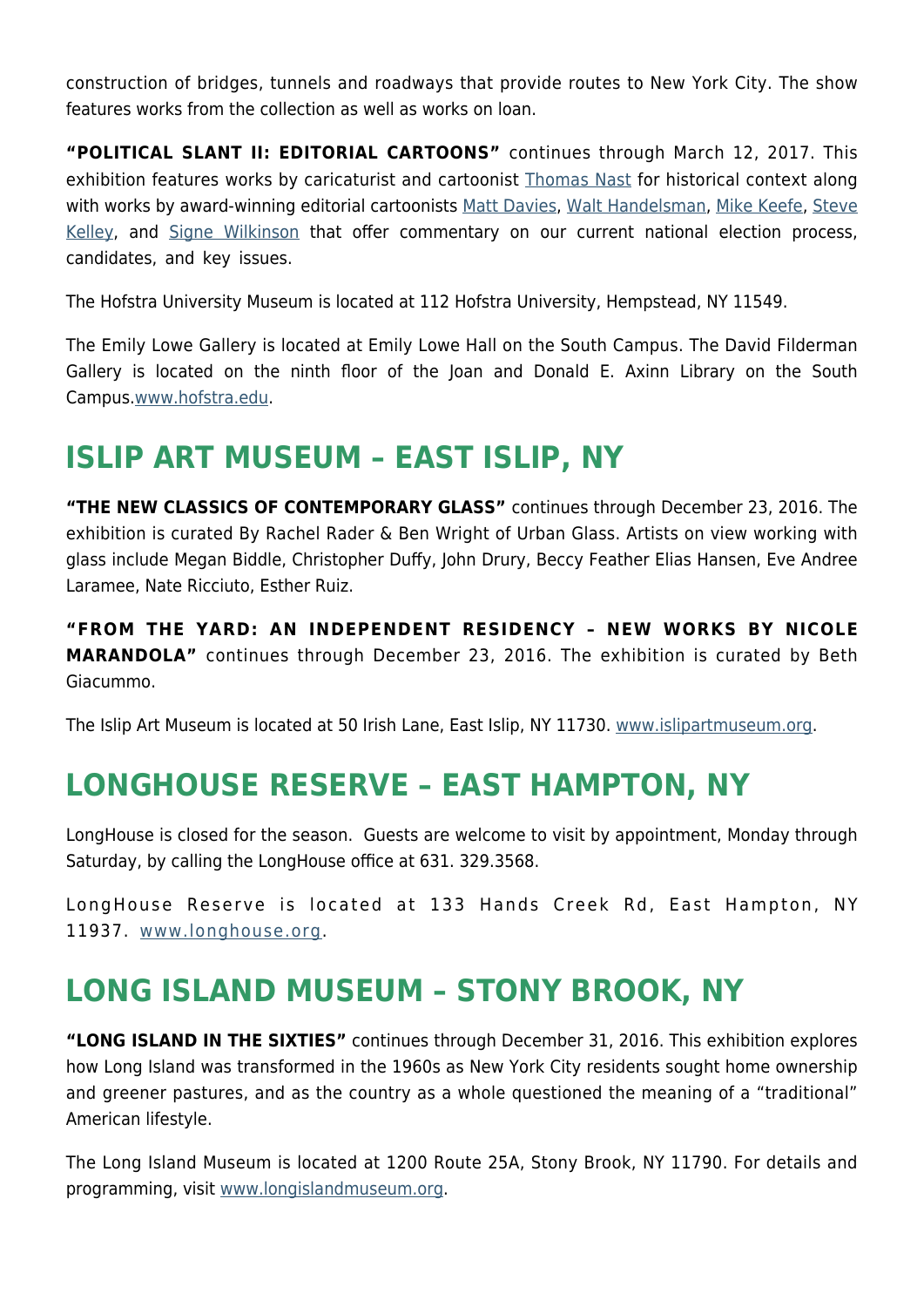## **NASSAU COUNTY MUSEUM OF ART – ROSLYN HARBOR, NY**

**"SIGHT AND FEELING: PHOTOGRAPHS BY ANSEL ADAMS"** continues through March 5, 2017. This exhibition of [Ansel Adams'](http://anseladams.com/) photographs from the KIA collection suggests how his intuitive and emotional response to the landscape resulted in powerful and enduring photographs.

**"LIGHT WORKS: A CENTURY OF PHOTOGRAPHY"** continues through March 5, 2017. This exhibition is a survey of photography processes and subjects from 1873 to 2000. Photographers on view include Alfred Stieglitz, Edward Curtis, Ansel Adams, Dorothea Lange, Diane Arbus, Richard Avedon, Walker Evans, Henri Cartier-Bresson and many others.

**"LONG ISLAND COLLECTS: PHOTOGRAPHY"** continues through March 5, 2017. The show seeks to focus on significant photographic works created from the 1960s through the present day. This survey of photographic works from private collectors reflects the cultural and social factors prominent to their era.

The Nassau County Museum of Art is located at One Museum Drive (just off Northern Blvd, Route 25A), Roslyn Harbor, NY 11576. [www.nassaumuseum.org](http://www.nassaumuseum.org/).

### **PARRISH ART MUSEUM – WATER MILL, NY**

**"ARTISTS CHOOSE ARTISTS"** continues through January 16, 2017. Artists Choose Artists is the Museum's juried exhibition open to artists working in all media and living on the East End of Long Island. Seven distinguished artists serve as jurors, each selecting two artists for the exhibition, which also includes the work of the jurors. This year's jurors include Tina Barney, Lynda Benglis, Donald Lipski, Tony Oursler, Jorge Pardo, Cindy Sherman and Leo Villareal.

**RELATED:** "['Artists Choose Artists' Opens at The Parrish Art Museum](https://hamptonsarthub.com/2016/10/30/exhibitions-artists-choose-artists-opens-at-the-parrish-art-museum/)" published October 30, 2016.

The [Parrish Art Museum](https://hamptonsarthub.com/museum-guide/the-parrish-art-museum/) is located at 279 Montauk Highway, Water Mill, NY 11976. [www.parrishart.org.](http://www.parrishart.org/)

### **SOUTHAMPTON HISTORICAL MUSEUM & RESEARCH CENTER – SOUTHAMPTON, NY**

**"SOUTHAMPTON UNDER SIEGE: THE BRITISH OCCUPATION OF SOUTHAMPTON DURING THE REVOLUTIONARY WAR"** continues through December 31, 2016. The exhibition makes use of a timeline, maps, period rooms, artifacts, video, and a catalog to bring attention to the men, women, and children who lived in an isolated and occupied village from 1776 until the end of the revolutionary war.

The Southampton Historical Museum & Research Center's main campus is located at 17 Meeting House Lane, Southampton, NY 11968. [www.southamptonhistoricalmuseum.org](http://www.southamptonhistoricalmuseum.org/).